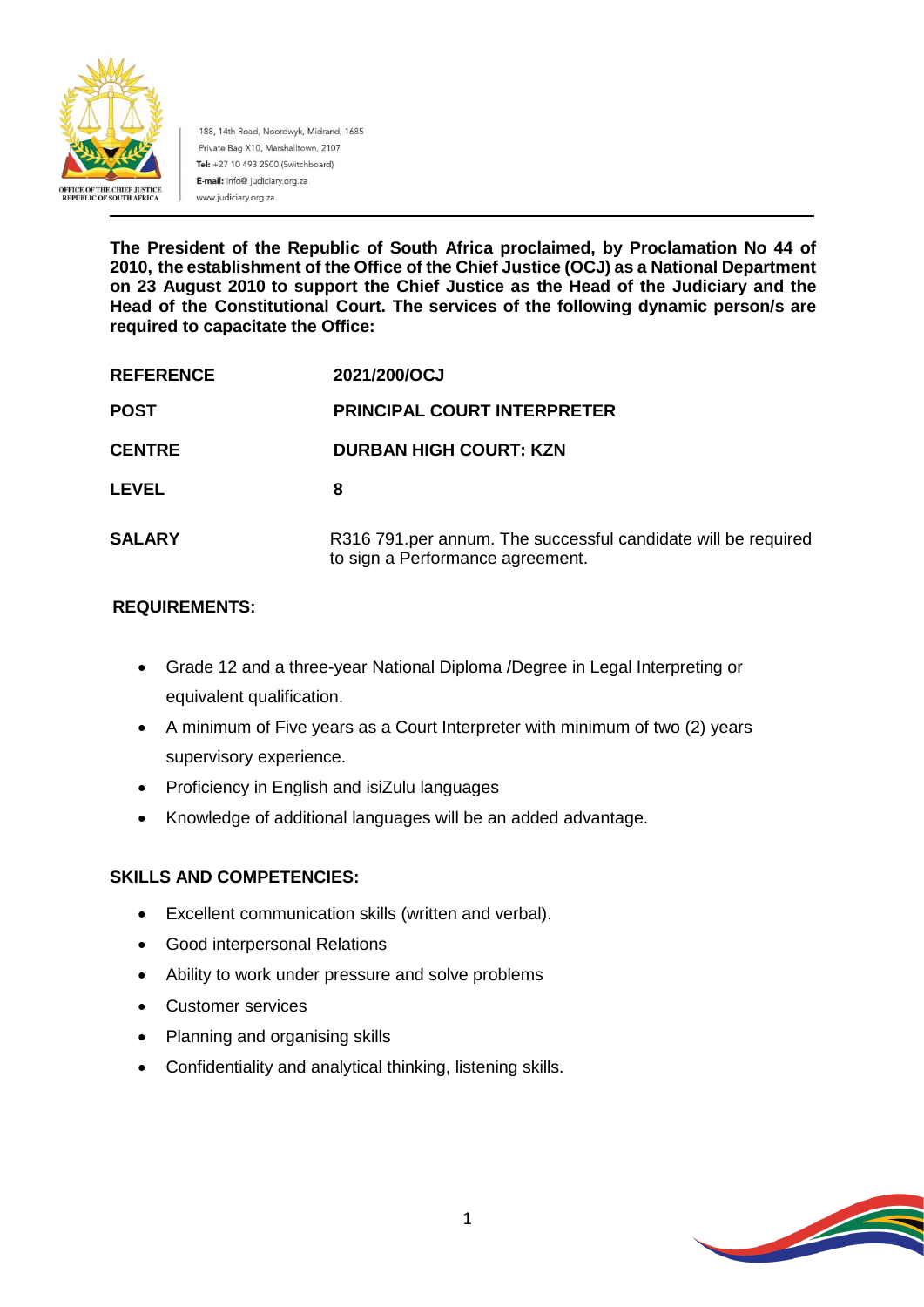#### **KEY PERFORMANCE AREAS:**

- Render interpreting services in complex and high profile cases, special cases, and pretrial conferences.
- Disciplinary hearings and consultations
- Translate legal documents and exhibits.
- Assist with reconstruction of Courts records
- Develop terminology, coin words, procure foreign language interpreters and casual interpreters in line with PFMA,
- Render supervisory in legal interpreting and language environment,
- Provide mentoring and coaching to junior/Senior interpreters,
- Manage performance of court interpreters, Leave management for language services at the High Court and develop related language glossary.

#### **ENQUIRIES: Ms L Marrie Tel No: (031) 372 3164**

**APPLICATIONS:** Quoting the relevant reference number, direct your application to: The Provincial Head, Office of the Chief Justice, Private Bag X54372, Durban, 4000, or hand deliver applications to the Office of the Chief Justice, Human Resource Management, 1st floor, 2 Devonshire place, off Anton Lembede Street, Durban

#### **CLOSING DATE: 29 October 2021**

## **NOTE:** Office of the Chief Justice is an equal opportunity employer. In the filling of these posts, the Employment Equity Plan of the Department will be taken into consideration and preference will be given to Women and Persons with Disabilities.

In the filling of the advertised posts, the objectives of the Constitution of South Africa, 1996 and the staffing policy of the Public Service broadly will be taken into consideration. Applications must be submitted on the new form Z83, obtainable from any Public Service Department. [\(www.dpsa.gov.za-vacancies/](http://www.dpsa.gov.za-vacancies/) [www.judiciary.org.za\)](http://www.judiciary.org.za/). A completed and signed form Z83 should be accompanied by a recently updated comprehensive CV as well as certified copies of all qualification(s), identity document and driver's license. A SAQA evaluation report must accompany foreign qualifications. Applications that do not comply with the above-mentioned requirements will not be considered.

The Office of the Chief Justice is an equal opportunity employer. In the

**Contract Contract Contract Contract Contract Contract Contract Contract Contract Contract Contract Contract Contract Contract Contract Contract Contract Contract Contract Contract Contract Contract Contract Contract Contr**